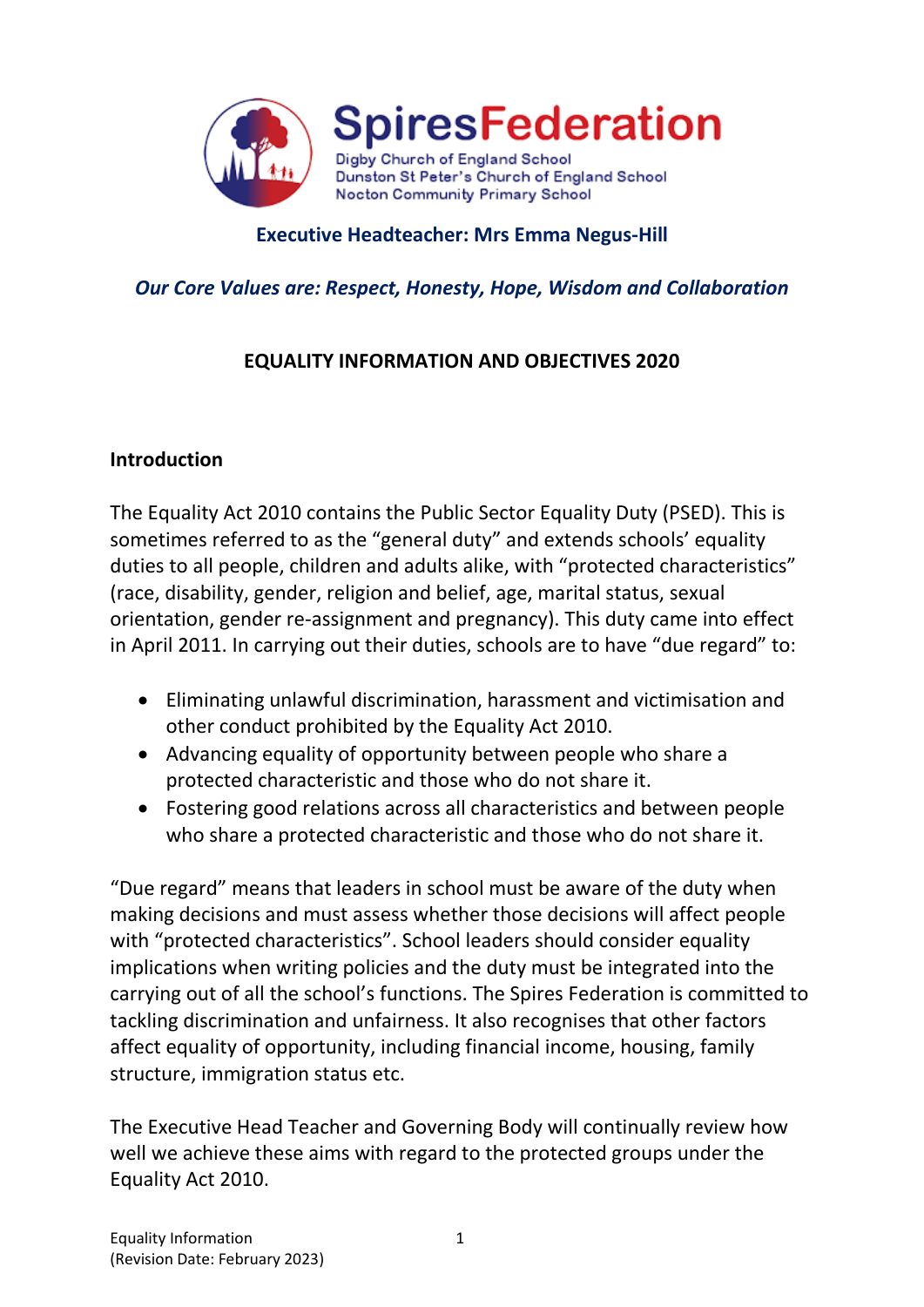**Equality Information for The Spires Federation:**

| <b>School name</b>                   | <b>Nocton Community Primary School</b> |
|--------------------------------------|----------------------------------------|
| <b>Pupils on roll</b>                | 37                                     |
| <b>Boys</b>                          | 20                                     |
| Girls                                | 17                                     |
| Children who have English as an      | 2                                      |
| <b>Additional Language (EAL)</b>     |                                        |
| <b>Number of community languages</b> |                                        |
| spoken in Nocton School              |                                        |
| Children have a special educational  | 4                                      |
| need or disability (SEND).           |                                        |

| <b>School name</b>                   | Dunston St. Peter's |
|--------------------------------------|---------------------|
| <b>Pupils on roll</b>                | 92                  |
| <b>Boys</b>                          | 43                  |
| Girls                                | 49                  |
| Children who have English as an      | 0                   |
| <b>Additional Language (EAL)</b>     |                     |
| <b>Number of community languages</b> |                     |
| spoken in Dunston CE School          |                     |
| Children have a special educational  | 8                   |
| need or disability (SEND).           |                     |

| <b>School name</b>                   | Digby Church of England Primary |
|--------------------------------------|---------------------------------|
|                                      | School                          |
| <b>Pupils on roll</b>                | 67                              |
| <b>Boys</b>                          | 40                              |
| <b>Girls</b>                         | 27                              |
| Children who have English as an      | <b>None</b>                     |
| <b>Additional Language (EAL)</b>     |                                 |
| <b>Number of community languages</b> | Just English                    |
| spoken in the Digby CE School        |                                 |
| Children have a special educational  | 13                              |
| need or disability (SEND).           |                                 |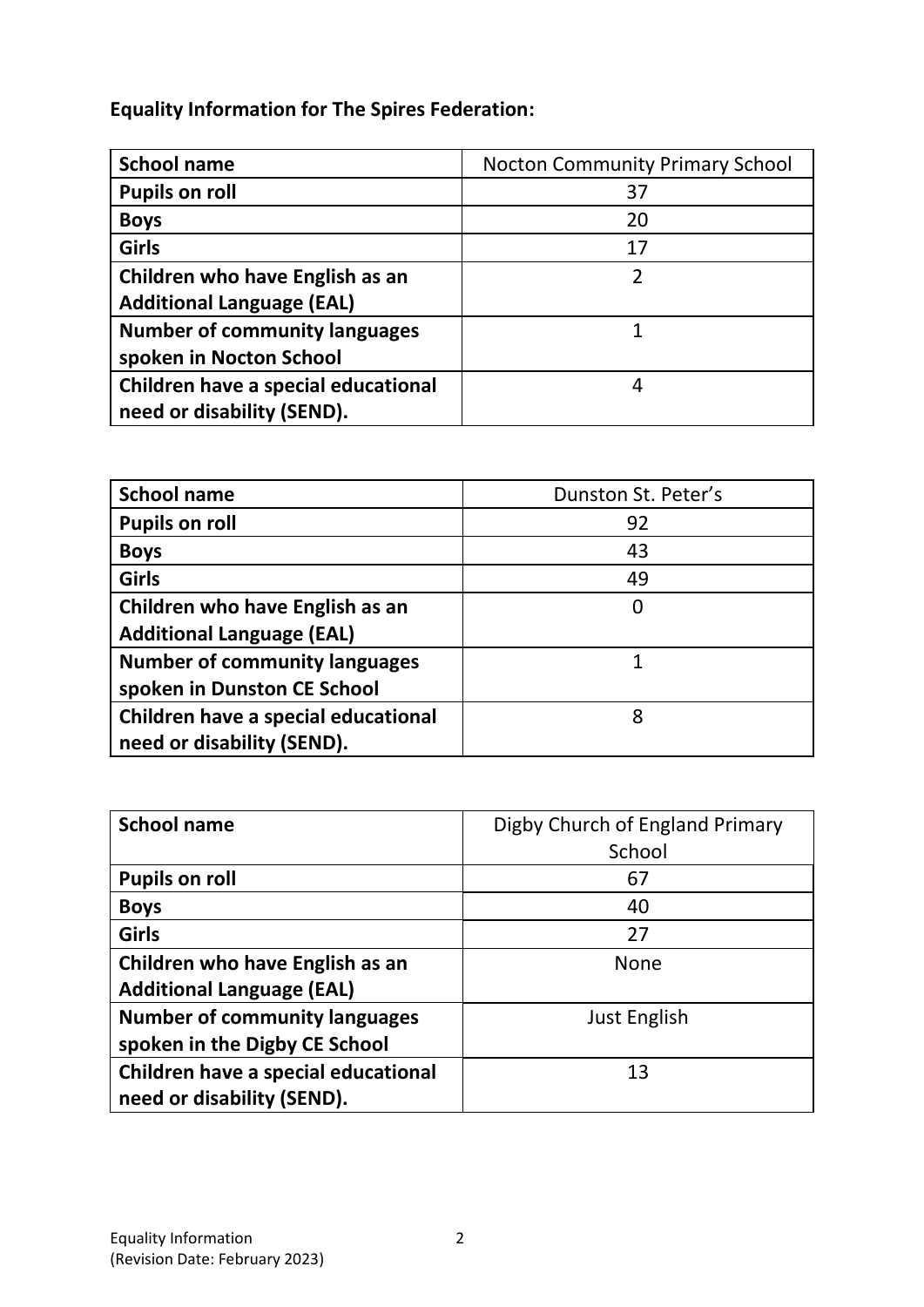# **School Equality Objectives**

**Our schools vision clearly reflects our commitment to fully including, respecting and supporting all members of our school community, whatever their cultural background, belief, gender, race, need or disability. We aim to challenge and eliminate any inequalities which may arise.**

. Having referred to and analysed our equality information, we have set ourselves the following objectives for 2019-20:

- Narrowing any gaps in the performance and attainment of groups of pupils (between boys and girls, children with EAL, those with SEND) within the new cohorts.
- Ensuring that all children arriving in the federation with little or no English are supported to make rapid progress in Communication and Language, therefore enabling them to access the curriculum and achieve at least expected age related development in all areas of learning.
- Ensuring all staff take account of factors that may affect children, parents and their families within the federation
- Ensuring that all policies and procedures reflect current legislation and best practice.